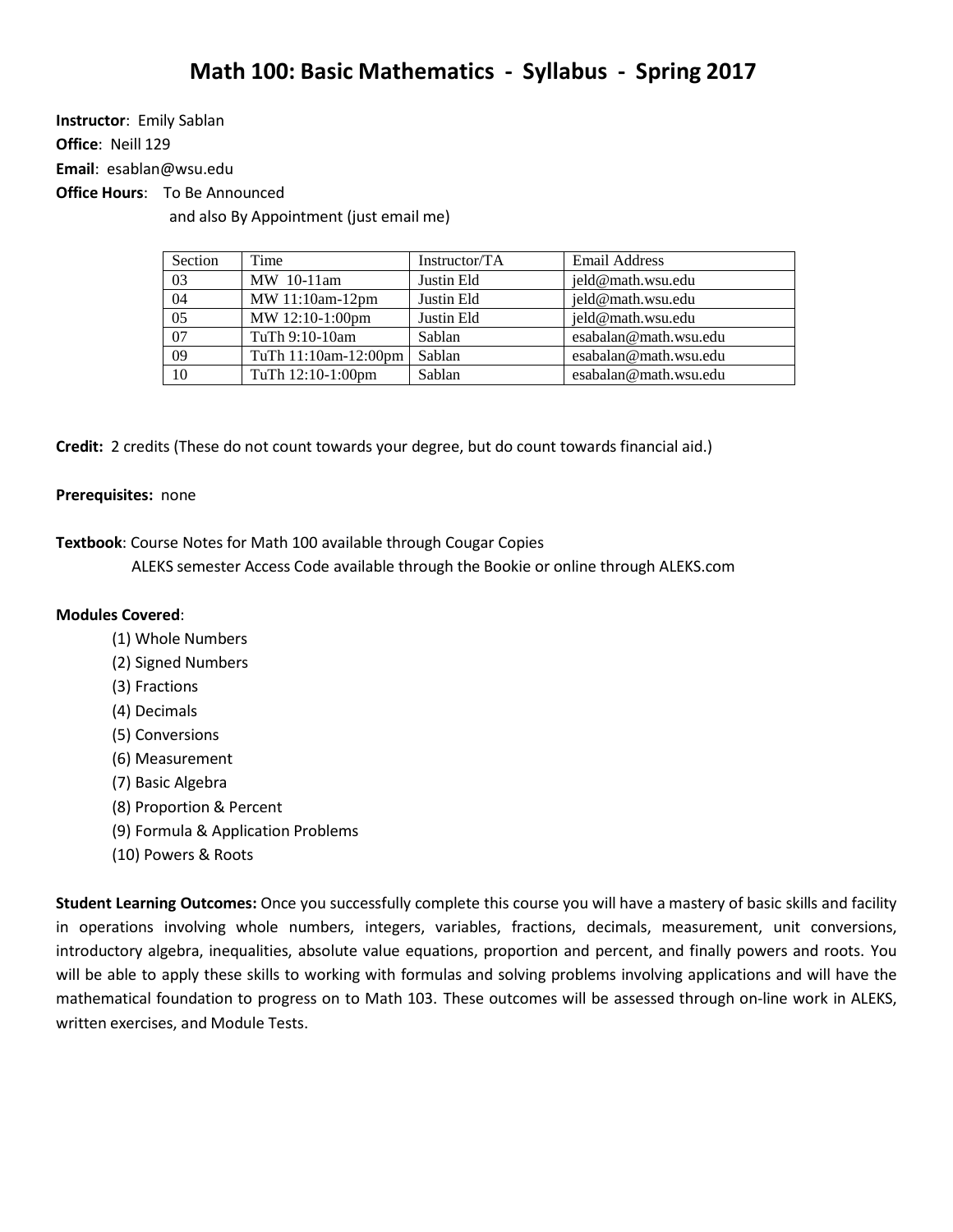## **Course Design**

This course is designed to help you work through critical mathematical concepts that are needed for college level mathematics classes. Your instructor is here to help you work through any difficulties you encounter, and the on-line learning supplement will also act as your personal tutor. This course is designed for YOUR SUCCESS. Please read through the information below to learn more about how the course is structured and what the expectations will be.

**ALEKS.** You will start the course with an initial knowledge check in ALEKS, the on-line learning supplement you will use throughout the semester. ALEKS stands for Assessment and Learning in Knowledge Spaces and is a research-based tool that has been used successfully to facilitate student learning for over 25 years. It has a rich supply of built-in resources such as written explanations, worked out examples, and often video clips explaining certain concepts. You will start with a brief tutorial to show you how the tool works and how to enter answers. ALEKS is an artificial intelligence system that utilizes adaptive learning. In order for the program to help you work on topics in math that YOU need to master, you will do the initial knowledge check in ALEKS which in 25-30 questions is able to determine what you know from the material covered in the course. This establishes your base knowledge so that ALEKS knows what mathematical tools you already have mastered and what you are ready to learn. *It is very important that you take this initial knowledge check seriously* and try to do well, but do not use any external resources or it will not work to your advantage. Once you finish the knowledge check you will begin work in the ALEKS Modules.

To access the modules, you will see a path. Follow it to start with Module 1 objectives. Once you complete those you will have access to Module 2 and so forth. You will start working on topics within that module by selecting from the available topics. You will never be given a problem outside of a Knowledge Check for which you do not already have the prerequisite knowledge needed to learn that topic. Continue working through the topics until you complete 100% of the module. You can check your progress by clicking on "Gradebook." Calculators may only be used when the ALEKS calculator is provided. Otherwise they should only be used to *check* an answer, but not to determine the answer initially.

**Course Notes.** Once you complete a module in ALEKS, you will go to your Course Notes packet and read the material on that module. At the end of each module is a set of exercises. Work through these at home or in class *on notebook paper*. Show all of your work and get in the habit of working neatly and in an organized manner. Calculators are not to be used on the written exercises, except to *check* an answer. This written practice will help you learn to organize and communicate your work and will reinforce the learning you are doing through ALEKS. After you complete these exercises, you will turn in the written exercises to your instructor to grade. Your instructor will mark any incorrect problems and help you work through any misconceptions you still have. You will then re-write the problems you missed and submit those for regrading. Once your instructor feels that you have mastered the material based on your written work, you may schedule your module test.

**Module Test.** Once all of the required ALEKS and written exercises are done at the required level for a module, you are eligible to take the test for that module. Module tests typically will be given the next class day after you have completed both the ALEKS work (at 100%) and the written practice to your instructor's satisfaction. Calculators are not used on module tests, not even to check answers.

The required mastery level is 85% on the test. If you do not earn 85% or higher on the test, an additional worksheet will be required to be completed before a re-test. The unit test may be repeated up to 2 times.

**Grading**: To receive an S (satisfactory) in the course, you must complete all 10 modules. Eight of the ten must be completed with a test score of 85% or better and the remaining 2 must be completed with a test score of 50% or better. To be eligible for using a test score of at least 50% but less than 85%, you must attempt all three exams for that module. The 8 completed at a mastery level of 85% must include the module on fractions (Module 3) since that is a critical *competency.* Students who meet the criteria above will receive an S in the course and will be prepared for Math 103.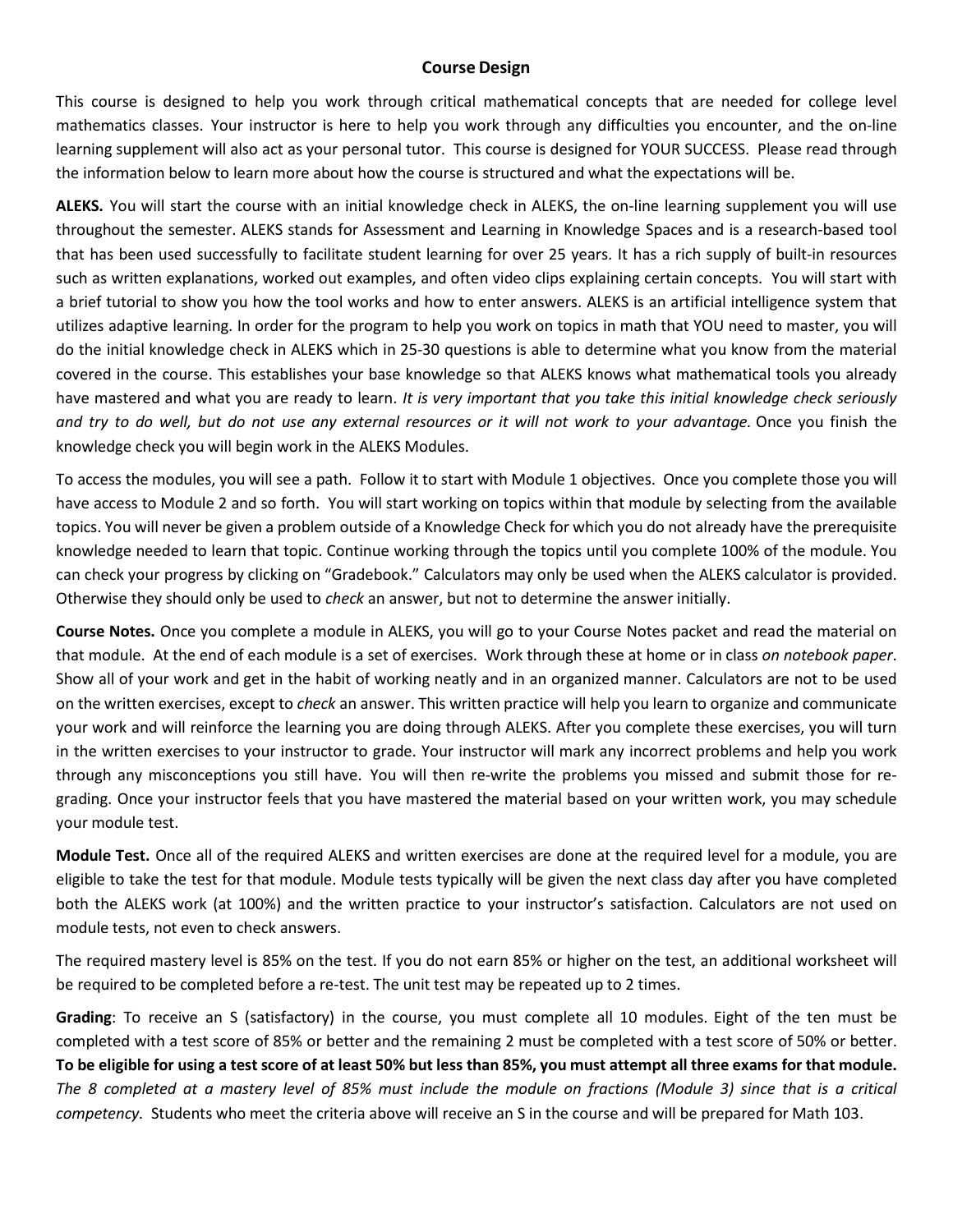**Weekly Schedule:** This is an individualized class since each student will have a different background on the topics to master, but in order to complete the required modules at the mastery level needed to pass the course, you are required to work at a steady pace throughout the semester. Each student will have different strengths and different weaknesses and material that is difficult for one student may be easier for another student. You will each have to make adjustments based on your own learning style and baseline knowledge. The course schedule represents a pace for making normal progress and completing the material by the end of the semester. Some people will be able to move faster than the schedule and you are encouraged to do so. If you are able to work at a faster pace, you could complete the course BEFORE the end of the semester. Please see the weekly schedule with important details such as the last day to start testing in each module and module completion deadlines. Missing a deadline will result in automatically failing the course, with only two exceptions. Once you've missed two deadlines, primary or secondary, you will fail the course when you miss *your third deadline.*

**Attendance Policy:** This is an individualized class, but you are expected to attend class every day and to make progress at least at the pace specified on the course schedule. The main reason students fail this class is that they miss too many classes, fall behind, then realize too late that they have not left themselves enough time to learn the material required to successfully complete the class. To address this situation, we have implemented a policy stating that you must start testing in a given module by a specified date. There are also four course deadlines, which only apply if you did not achieve a score of 85% or better on the first test for a given module. These deadlines require all extra worksheets and re-testing be completed by the specified dates. As stated above, missing more than two deadlines translates into failing the course. All of the dates for the different deadlines can be found on the course schedule.

**Students with Disabilities**: Reasonable accommodations are available for students with a documented disability. If you have a disability and need accommodations to fully participate in this class, please either visit or call the Access Center (Washington Building 217; 509-335-3417) to schedule an appointment with an Access Advisor. All accommodations MUST be approved through the Access Center.

**WSU Safety Measures:** Washington State University is committed to maintaining a safe environment for its faculty, staff, and students. Please visit [http://safetyplan.wsu.edu](http://safetyplan.wsu.edu/) an[d http://oem.wsu.edu/emergencies](http://oem.wsu.edu/emergencies) to access the Campus Safety Plan and emergency information.

**Academic Integrity**: Please note that we take extremely seriously the university's policy on the need for academic honesty in all your work. Any form of dishonesty in an assignment will lead to a zero on an assignment and we reserve the right to give a grade of F for the course as well. If needed, Student Affairs will be contacted. Visit the following site for more information regarding what constitutes academic dishonesty and the WSU procedures for handling cases of academic dishonesty. <http://www.conduct.wsu.edu/default.asp?PageID=343>

**Study Assistance**: We are here to help you succeed. Please make regular use of available resources including

- my office hours
- the Math Learning Center (Cleveland 130) which is open Sunday 4pm to 9pm, Monday thru Thursday from 10am - 9pm and Friday from 10am - 5pm starting when classes begin for the semester
- the Thompson Hall Computer Lab (Thompson 1) which is open Monday thru Thursday from 5pm-9pm.

You are also encouraged to form study groups with others in the class. **Read and use the Course Notes**. As you will see below, you will be required to attempt all of the You-Try problems and check your answers. As soon as you find you are getting stuck or don't feel you are understanding some material fully, seek out help from your instructor or a tutor immediately. If you need more individualized assistance than you are finding in the Math Learning Center (MLC), private tutors are available for a fee and a list can be found at the front desk in the MLC. However, the objective is for you to learn thoroughly the material covered in this course, so do not become dependent upon a private tutor.